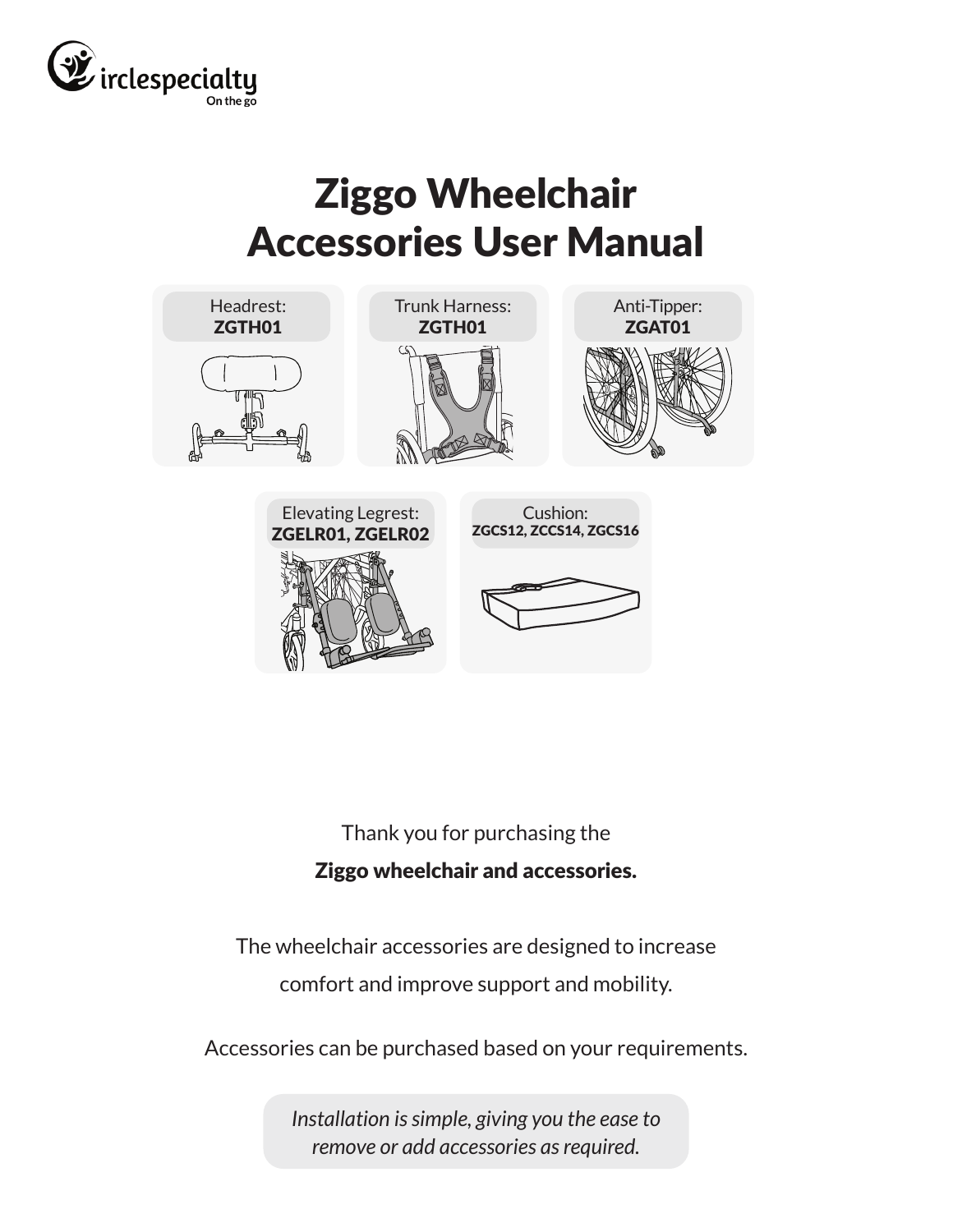## INSTALLATION

#### **TRUNK HARNESS:**



Place adjustable top straps over the top edge of wheelchair back. Remove second screw and tapered washer from back cane, thread screw through rivet on strap and reinstall.

Lift armrests and wrap bottome adjustable straps around the back canes. Remove lowest screw and tapered washer from the back cane, thread screw through rivet on strap and reinstall.

Stand behind user and pull finger loops to adjust straps. The quick release buckles allow quick entry and exit.

#### **ELEVATING LEG RESTS:**



While sitting in the wheelchair, adjust the leg rest to required height &/or angle.

**Height –** Press in push pins and raise/lower footplate to desired position. The footrest should not be lowered to the point that it causes pressure on the thighs at the front of the seat upholstery. It should not be closer than 2.5" from the ground in order to ensure proper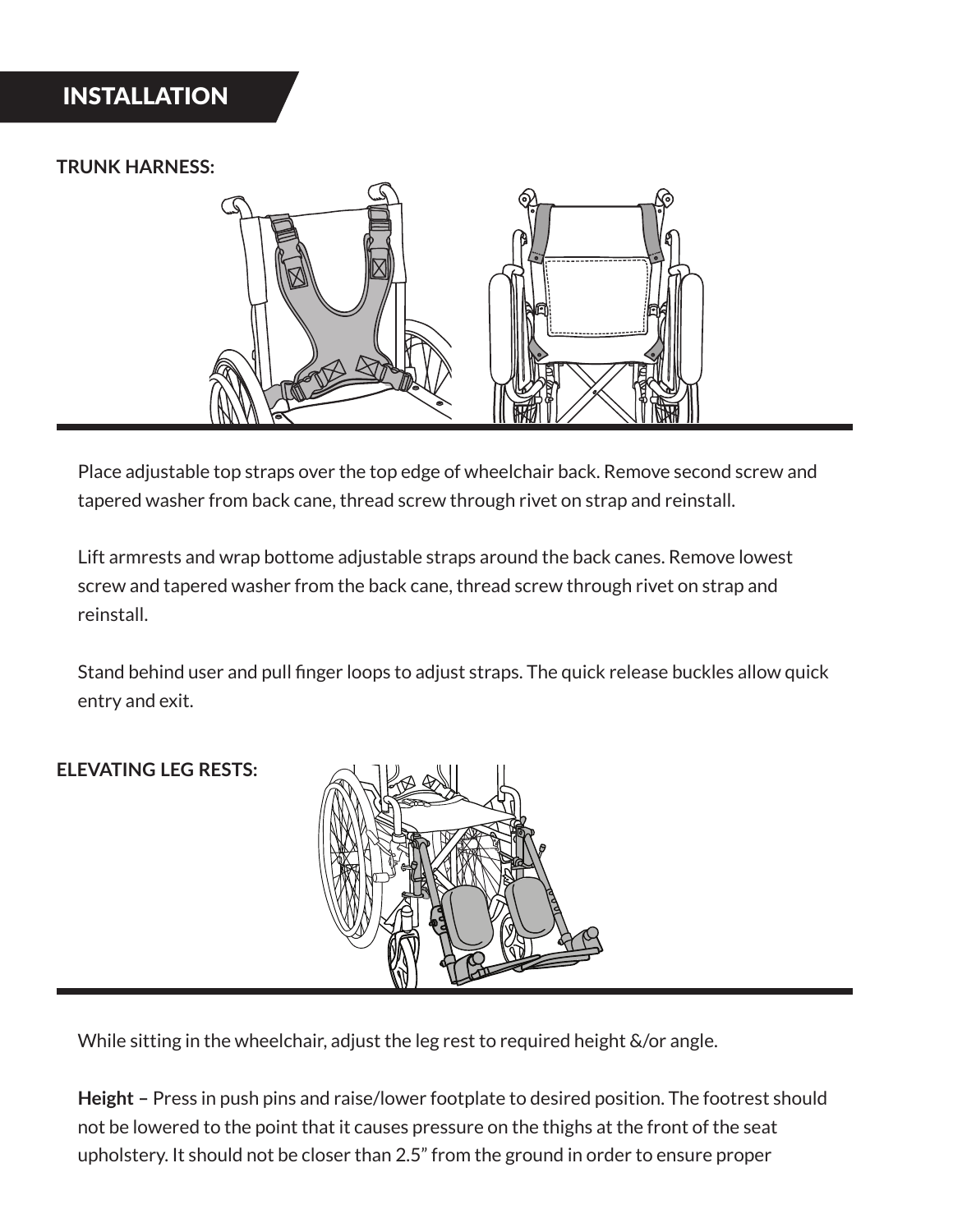**Angle –** Lift leg rest to desired angle and release. It will automatically lock into place. To lower, push down leg rest release lever and lower leg rest to desired angle.

**Calf Pad Height –** Turn calf pad until bracket is released of pin and raise/lower to desired position.

#### **ANTI-TIPPERS:**



Remove rubber tips from side frame and insert anti-tippers into the side frame until anti-tipper release button clicks into place.



1. Insert telescoping side (A) into main bar (B). the knob of the main bar should be facing downwards and the hole on the round tube (C) should be facing you and upwards.